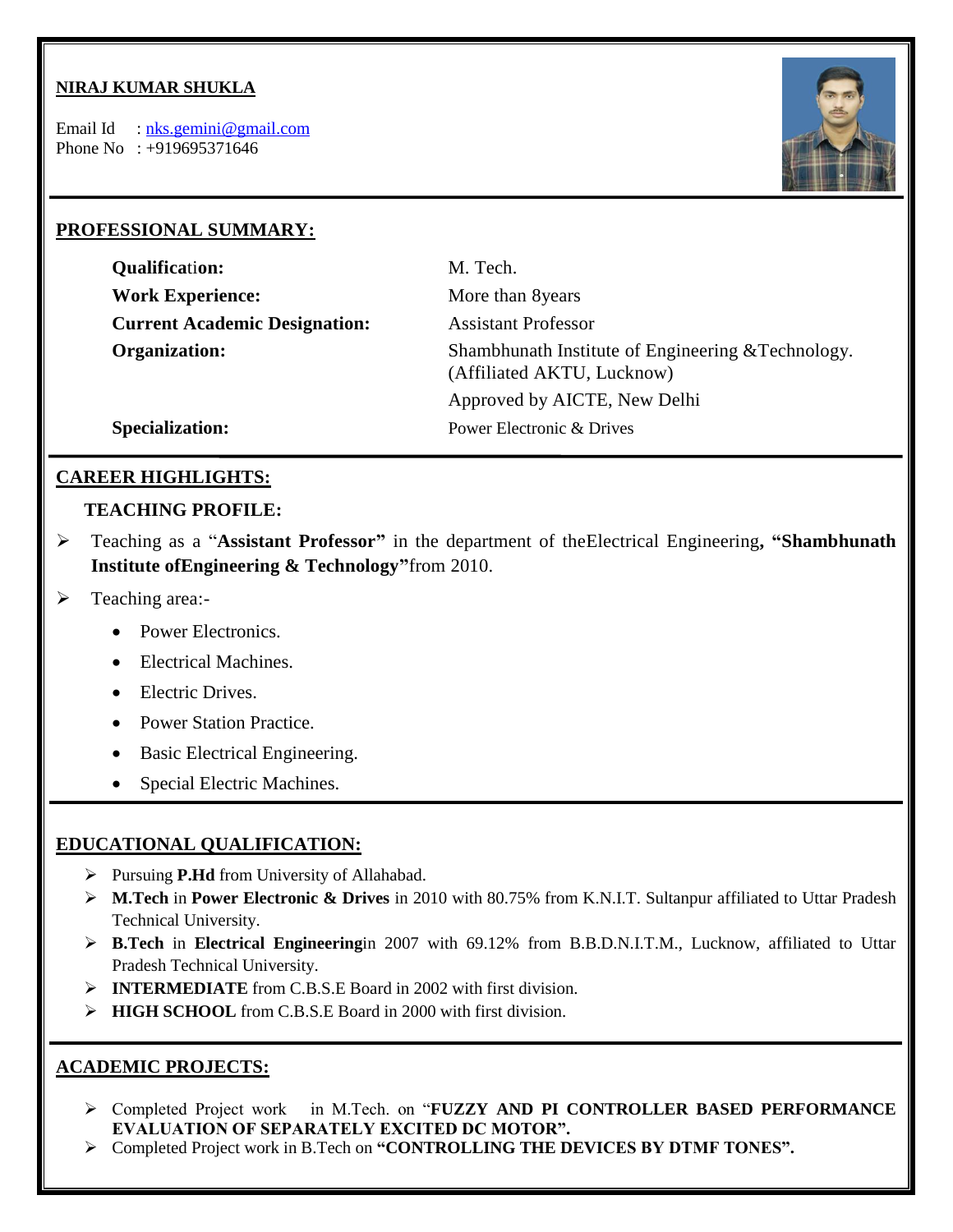## **CONFERENCES ATTENDED:**

- Presented Paper on **"Efficiency Optimization of Single Phase Induction Motor Using Semiconductor Devices"** atIEI Mumbai, The Institution of Engineers India, Maharashtra State Centre-International Conference on Recent Innovation in Engineering, Science and Management (ICRIESM-2018), ISBN: 978-93-87433-19-9.
- Presented Paper on "**Simulation and Comparative Analysis of SPWM & SVPWM Based Voltage Source Inverter with Inductive Load**" atGwalior Conference- International Conference on Latest Concepts in Science, Technology, Management and Humanities (ICLCSTMH), ISBN: 978-93-87433-05-2.

# **PUBLISHED PAPERS:**

- Niraj Kumar Shukla, Rajeev Srivastava, **"Efficiency Optimization of Single Phase Induction Motor Using Semiconductor Devices"**,International Journal of Electronics, Electrical and Computational System (IJEECS),Volume 7, Issue 4, April 2018, ISSN 2348-117X.
- Niraj Kumar Shukla, Rajeev Srivastava, **"Simulation and Comparative Analysis of SPWM & SVPWM Based Voltage Source Inverter with Inductive Load**",International Journal of Electronics, Electrical and Computational System (IJEECS),Volume 6, Issue 12, December 2017, ISSN 2348-117X.
- Niraj Kumar Shukla, Rajeev Srivastava, **"SVPWM & SPWM Controller Based Performance Evaluation of Three Phase Induction Motor**", International Journal of Engineering Sciences & Research Technology (IJESRT),Vol.6 Issue 10, October 2017, ISSN: 2277-9655
- Niraj Kumar Shukla, Rajeev Srivastava, **"Performance Evaluation of Three Phase Induction Motor Using MOSFET & IGBT Based Voltage Source Inverter"** International Research Journal of Engineering and Technology(IRJET), Volume: 04 Issue: 06 | June -2017, ISSN: 2395 -0056.
- Dilipkumar, Indu Pandey&Niraj Shukla, **" Implementation of Single Phase Matrix Converter as a Cycloconverter"**, Imperial Journal of Interdisciplinary Research (IJIR)Vol-2, Issue-11, 2016
- Niraj Kumar Shukla, Dr. S. K. Sinha, **" Fuzzy and PI Controller Based Performance Evaluation of Separately Excited DC Motor"**, International Journal of Emerging Trends in Electrical and Electronics (IJETEE) Vol.2, Issue. 1, April-2013.

## **SEMINARS:**

- **As a part of M.Tech. Course curriculum**
- Seminar delivered on **POWER ELECTRONICS IN RENEWABLE ENERGY SYSTEM.**
- **As a part of B.Tech. Course curriculum**
	- Seminar delivered on **GLOBAL POSITIONING SYSTEM**.

## **TRAININGS/WORKSHOPS:**

- Attended one-week Faculty Development Program on **"VLSI FOR SIGNAL PROCESSING AND COMMUNICATION"** sponsored by AKTU Lucknow under TEQIP-III scheme at S.I.E.T Allahabad during July  $16^{th}$  -20<sup>th</sup>, 2018.
- Attended one-week Faculty Development Program on **"POWER THEFT & ENERGY MANAGEMENT"**sponsored by AKTU Lucknow under TEQIP-III scheme at U.C.E.R Allahabad during May  $01^{\text{st}}$  - $05^{\text{th}}$ , 2018.
- Attended Skill Development Program on **"POWER TECHNOLOGY"** organized by National Power Training Institute, Badarpur, New Delhi at SIET Allahabad during September  $18^{th}$  -20<sup>th</sup>, 2017.
- Attended workshop on **"VIRTUAL LABORATORIES"** organized by Indian Institute of Technology, Kanpur on Sep.  $16^{th}$  2017.
- Attended Faculty Development Program on **"HUMAN VALUES AND PROFESSIONAL ETHICS"** organized by AKTU, Lucknow during July  $03^{\text{rd}}$  -10<sup>th</sup>, 2017.
- Attended one-week Faculty Development Program on **"RESEARCH METHODOLOGY, TEACHING TECHNIQUES & CURRENT TECHNOLOGICAL TRENDS"** organized by AKTU Lucknow, CSI Allahabad and Institution of Engineers at SIET Allahabad during June  $05<sup>th</sup>$  -10<sup>th</sup>, 2017.